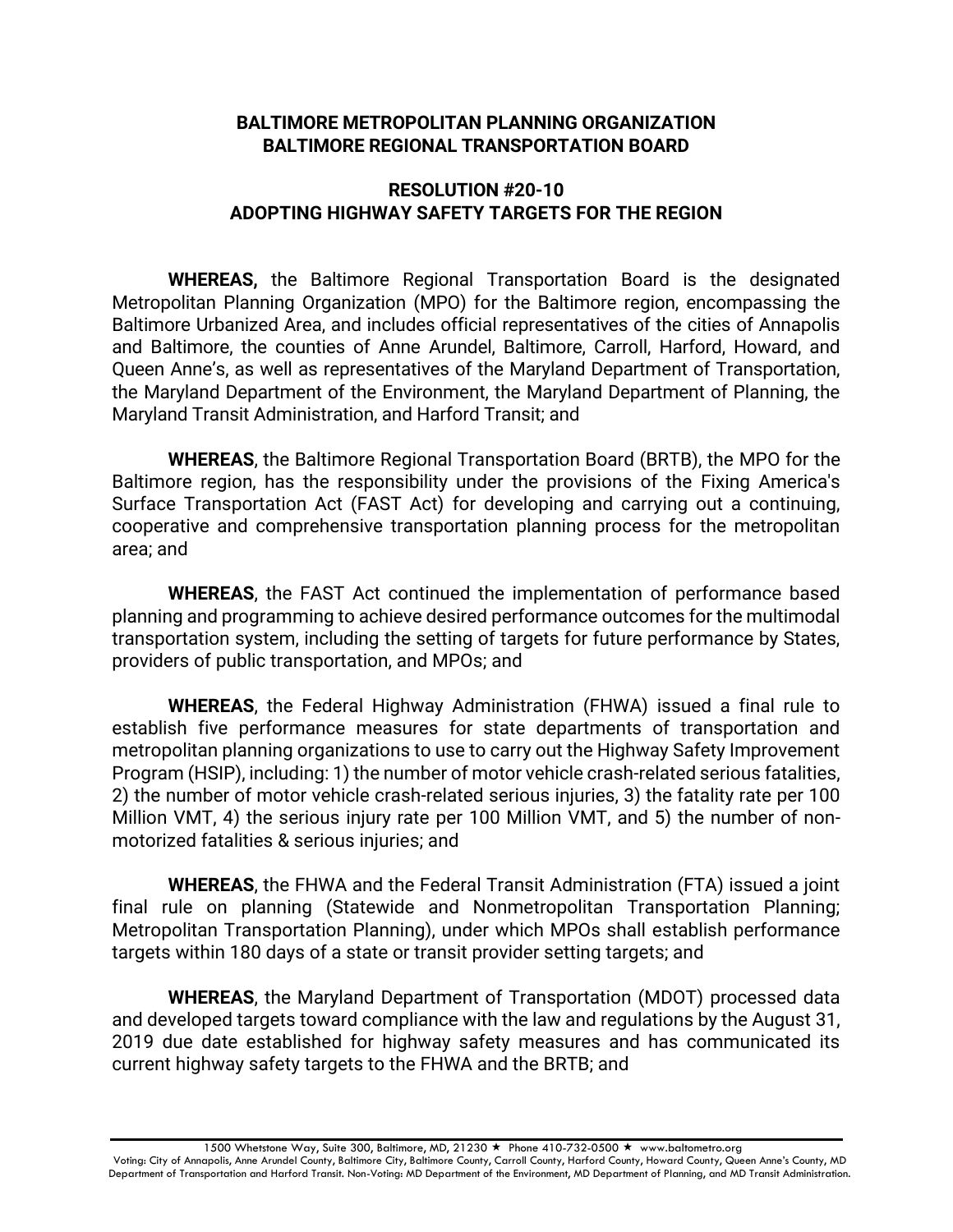**WHEREAS**, the MDOT and the BRTB propose to adopt short-term yearly highway safety targets in accordance with regulatory guidance and advice received by the FHWA, both organizations nonetheless maintain their long-term commitment to achieving zero deaths on the state's and the region's roadways; and

**WHEREAS**, the BRTB utilized the state methodology for developing regional targets, using an exponential trend to achieve a goal of 50% reduction of the 2008 frequency in 2030;

**WHEREAS**, the safety targets in the Maryland Strategic Highway Safety Plan, Highway Safety Improvement Program, and Highway Safety Plan continue to use this methodology to set targets for 2016-2020; and

**NOW, THEREFORE BE IT RESOLVED** that the Baltimore Regional Transportation Board as the Metropolitan Planning Organization for the Baltimore region adopts the set of five highway safety targets for the region, as described in Attachment 1.

**I HEREBY CERTIFY** that the Baltimore Regional Transportation Board as the Metropolitan Planning Organization for the Baltimore region approved the aforementioned resolution at its January 28, 2020 meeting.

\_\_\_\_\_\_\_\_\_\_\_\_\_\_\_\_\_\_\_ \_\_\_\_\_\_\_\_\_\_\_\_\_\_\_\_\_\_\_\_\_\_\_\_\_\_\_\_\_\_\_\_ 1-28-20

Date **Lynda Eisenberg, Chair** Baltimore Regional Transportation Board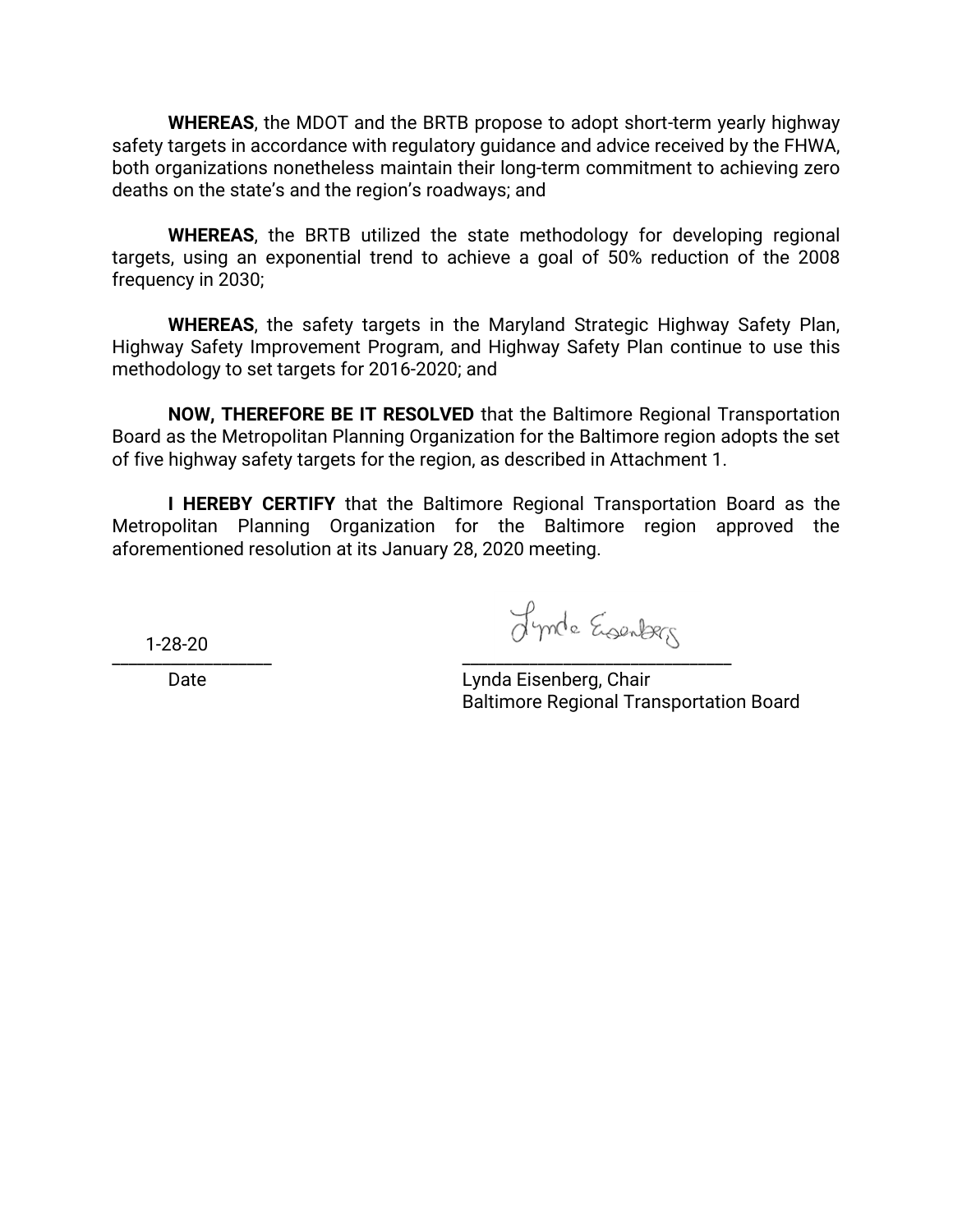| <b>Performance Measure</b>                                          | 2008<br><b>Baseline</b> | 2017<br><b>Actual</b> | 2018<br><b>Actual</b> | Change<br>2017-2018 | 2016-2020<br><b>Target</b> | 2030<br><b>TZD Goal</b> |
|---------------------------------------------------------------------|-------------------------|-----------------------|-----------------------|---------------------|----------------------------|-------------------------|
| <b>Number of Fatalities</b>                                         | 242                     | 238                   | 223                   | 6.30%               | 181                        | 121                     |
| Number of Serious Injuries                                          | 1,868                   | 1,678                 | 1,566                 | 6.67%               | $1,227*$                   | 934                     |
| Fatality Rate per 100<br><b>Million VMT</b>                         | 0.93                    | 0.86                  | 0.81                  | 6.16%               | 0.69                       | 0.47                    |
| Serious Injury Rate per 100<br><b>Million VMT</b>                   | 7.21                    | 6.05                  | 5.66                  | 6.53%               | $4.70*$                    | 3.60                    |
| Number of Non-motorized<br><b>Fatalities &amp; Serious Injuries</b> | 286                     | 366                   | 363                   | 0.82%               | $223*$                     | 143                     |

# **Baltimore Region Highway Safety Targets**

\*To align with State calculations, the trend line was adjusted back to the 2004-2008 average (previously the 2008-2012 average). This resulted in slightly higher targets than last year.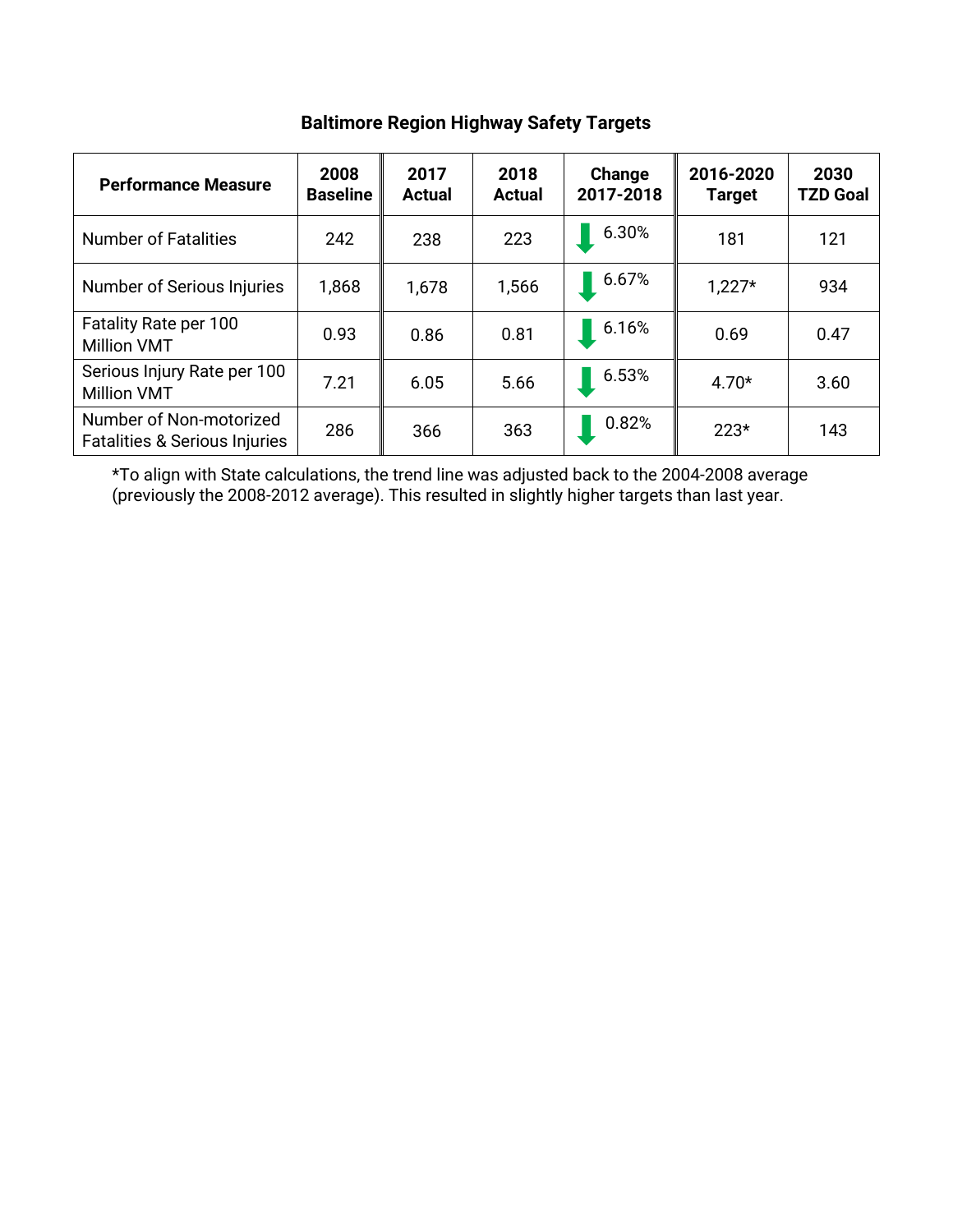### *State Targets Established by MDOT - For informational purposes only*TRANSPORTATION PERFORMANCE MANAGEMENT (TPM) **ESTABLISHED TARGETS FOR MARYLAND**

#### TPM 1: SAFETY

Maryland has set highway safety performance targets, maintaining the Toward Zero Deaths (TZD) approach by developing interim targets to reduce overall fatalities and serious injuries by at least 50 percent in the next two decades, starting with a baseline of 2008 to an end goal in 2030. Fiveyear rolling averages are used to calculate five-year-average targets for each of the safety measures.



**MEDI** MARYLAND DEPARTMENT OF TRANSPORTATION